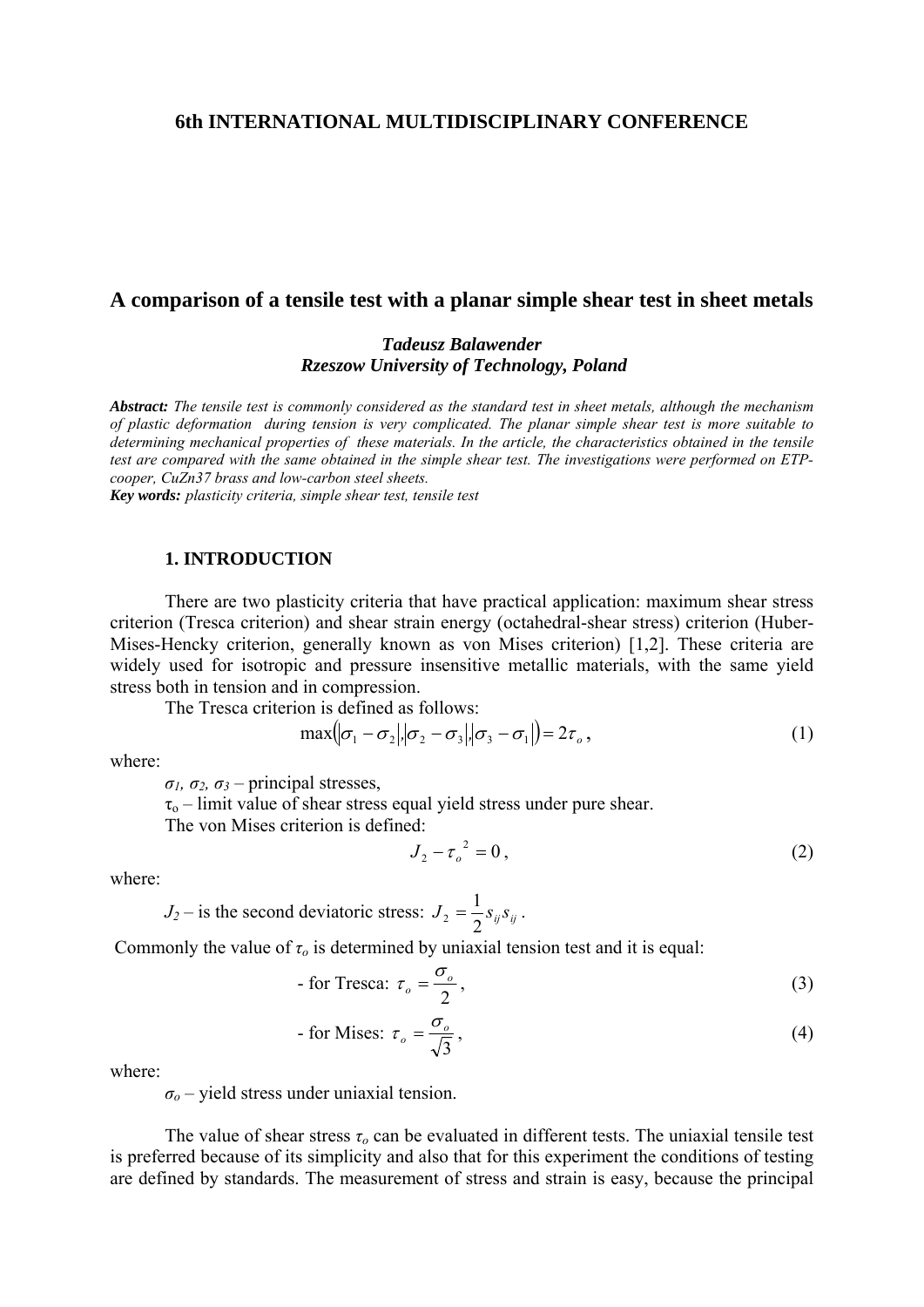directions of stress and strain are the same as the test directions. But in the tensile test the range of uniform deformation is low because of necking phenomenon. Mechanism of plastic deformation in tensile test is very complicated since constraints of testing machine holders have to keep the axisymmetry of the specimen.

Yield shear stress  $\tau_0$  can be determined directly in simple shear test. Using the device shown in Fig. 1a, the simple shear test can be realized without rotation of shear direction. The test device is successful in measurement of mechanical properties of sheet metals [3]. It makes possible obtaining shear characteristics directly in experiment.



Fig.1. Structure of simple shear device and specimen set (a) and simple shear specimen geometry (b)

 In most cases, actual sheet materials are not isotropic materials. Anisotropy means that in a piece of material, a number of material properties can alter in value, depending on the direction in which this property is determined. Anisotropic material behaviour plays an important role in performing material tests. The results of the tests strongly depend on the orientation of the test specimen in the sheet. The mechanical directionality of sheet materials makes it very difficult to produce the pure shear strain by the control of stress state. It may lead to some problems when measure the stress and strain in the deformation of pure shear.

#### **2. EXPERIMENTAL PROCEDURE**

 The experiments were performed on two kinds of testing machines. The uniaxial tensile test was performed on mechanical testing machine. Two extensometers were used for determining r-value of sheet. The shearing test was performed on hydraulic testing machine. Control and data acquisition were performed by a computer and specially designed programs.

Three different materials were included in the study: ETP-cooper, CuZn37 brass and low-carbon steel sheets. From these materials two kinds of specimens were machined: tensile test specimens and shearing test specimens. Specimens for the tensile test had standard geometry. Specimens for the shearing test are shown in Fig.1b. Specimens were prepared for three different directions of the sheet: parallel -  $0^{\circ}$ , perpendicular -  $90^{\circ}$  and skew -  $45^{\circ}$  to the rolling direction. The basic mechanical properties of used materials are given in Table 1. In the table, A - is total percentage elongation,  $R_{0.2}$  - is the yield strength,  $R_m$  - is the ultimate tensile strength,  $r - is$  the anisotropy coefficient. For each specimen the tensile stress – effective linear strain curves were prepared. These curves were compared with that obtained in simple shear test.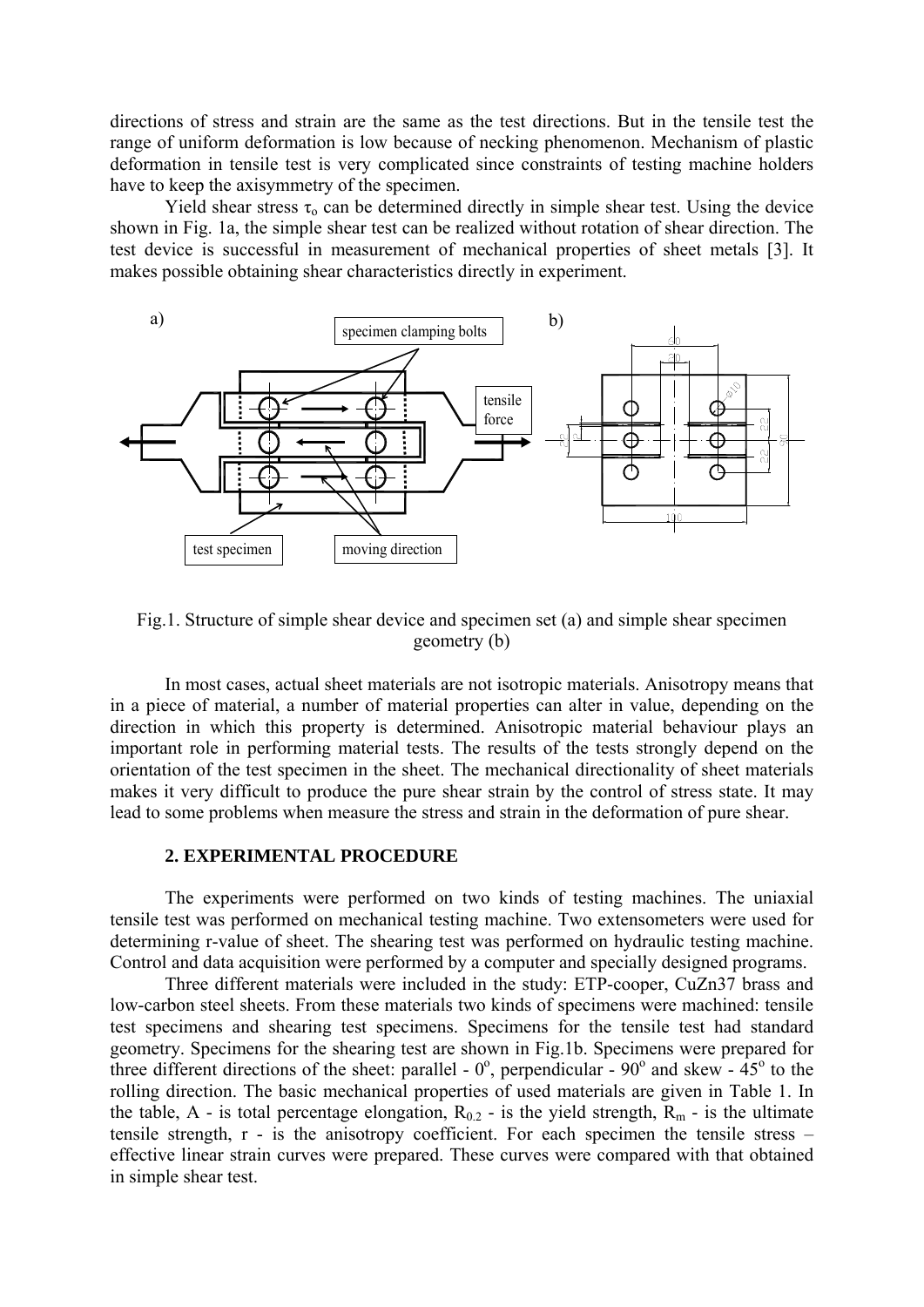The shear test was performed using the device shown in Fig.1. The relative displacement of one part of shearing device to another was measured by inductive extensometer (it isn't shown in Fig.1). The shear stress  $\tau$  was determined by dividing the tensile load per sectional area in which simple shear occurs. The shear strain was determined as arc tangent of the ratio: extensometer indication per width of the specimen slot. Shear stress – effective shear strain curves were prepared for each tested specimen.

| material         | thickness | direction   | A      | $R_{0.2}$ | $R_{m}$ | r    |
|------------------|-----------|-------------|--------|-----------|---------|------|
|                  | [mm]      |             | $[\%]$ | [MPa]     | [MPa]   |      |
| low-carbon steel | 1.0       | $0^{\circ}$ | 30     | 202       | 325     | 1.87 |
|                  |           | $45^\circ$  | 28     | 198       | 325     | 1.56 |
|                  |           | $90^\circ$  | 28     | 213       | 326     | 2.63 |
| ETP-cooper       | 1.0       | $0^{\circ}$ | 20     | 241       | 287     | 0.69 |
|                  |           | $45^\circ$  | 19     | 239       | 265     | 1.14 |
|                  |           | $90^\circ$  | 20     | 249       | 273     | 0.99 |
| CuZn37 brass     | 1.0       | $0^{\circ}$ | 40     | 267       | 408     | 0.9  |
|                  |           | $45^\circ$  | 39     | 243       | 380     | 0.79 |
|                  |           | $90^\circ$  | 38     | 251       | 389     | 0.76 |

Table 1. Mechanical properties of test materials

### **3. RESULTS AND DISCUSSION**

 The comparison between results of tensile and shear tests could be done when the deformation index would be the same both in tensile and shear tests. So, the effective shear strain  $\gamma$  was divided by  $\sqrt{3}$  to obtain the effective linear strain 3  $\varepsilon = \frac{\gamma}{\sqrt{n}}$  for each tested case. As a result, an example diagram for low-carbon steel is shown in Fig. 2. Tensile stresses and shear stresses were compared for the same direction of the sheet, though as it was shown

in [3], the directions for the same or similar degrees of deformation are different by  $45^{\circ}$  from each other between tensile test and shear test; the parallel -  $0^{\circ}$  and perpendicular -  $90^{\circ}$  in tensile test correspond to skew -  $45^{\circ}$  (left and right skew direction adequately) in shear test and vice versa. During experiments the skew direction  $(45^{\circ})$  was kept the same (right or left) for one kind of sheet material. Such procedure was made for all tested materials.

 Basing on such curves as shown in Fig.2, the ratios of shear stress to tensile stress were calculated. The results obtained for tested materials are shown in Fig. 3, 4, 5. It is important to emphasize that only for low-carbon steel the curve of perpendicular 90° direction shows important difference between  $0^{\circ}$  and  $45^{\circ}$  directions. In the case of cooper and brass, this difference was observed for  $45^{\circ}$  direction.

The  $\tau/\sigma$  ratio for low-carbon steel sheet is very stable in considered range of deformation. The values of  $\tau/\sigma$  ratio, for 0° direction, are near 0.5; this result is close to Tresca criterion (Eqn 3), but results for  $45^\circ$  and  $90^\circ$  directions are closer to von Mises criterion (Egn 4).

For ETP-copper sheets, in  $0^{\circ}$ ,  $45^{\circ}$  and  $90^{\circ}$  directions, the values of  $\tau/\sigma$  ratio are considerably over 0.65. It is surprisingly high when comparing with the values of  $1/\sqrt{3}$  or 0.5 expected from Mises and Tresca criterion respectively. The results obtained for CuZn37 brass sheets are varying; for low deformation are considerably over the value  $1/\sqrt{3}$ , for greater deformation are beneath von Mises criterion, with the exception of  $45^\circ$  - direction. For these two materials differences between curves corresponding to  $0^{\circ}$  and 90° are small.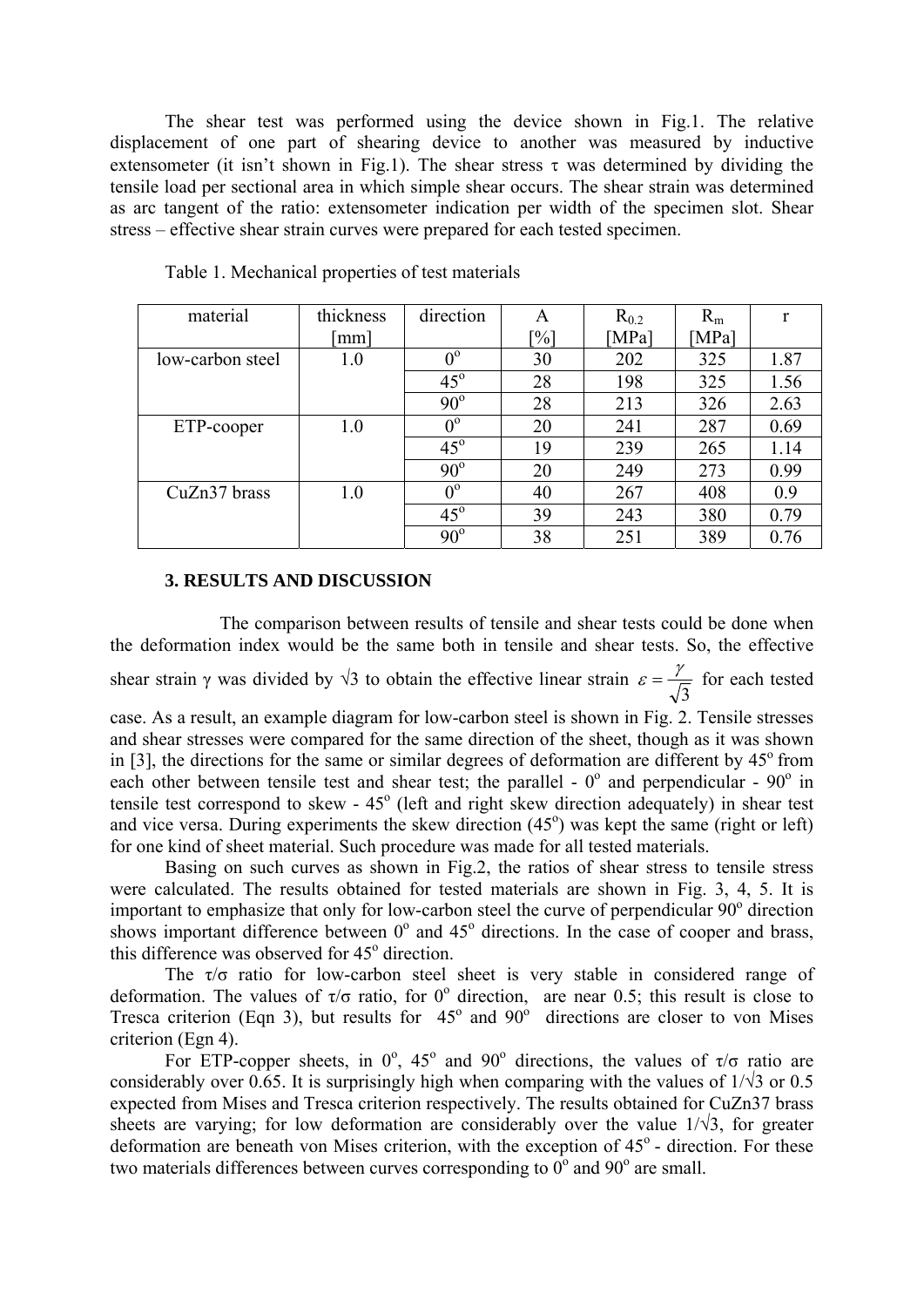

Fig.2. Comparison of tensile test and simple shear test for low-carbon steel sheet (specimen parallel to the rolling direction  $0^{\circ}$ )



Fig.3. Shear stress and tensile stress ratio for low-carbon steel sheet at  $0^{\circ}$ ,  $45^{\circ}$ ,  $90^{\circ}$  to the direction of rolling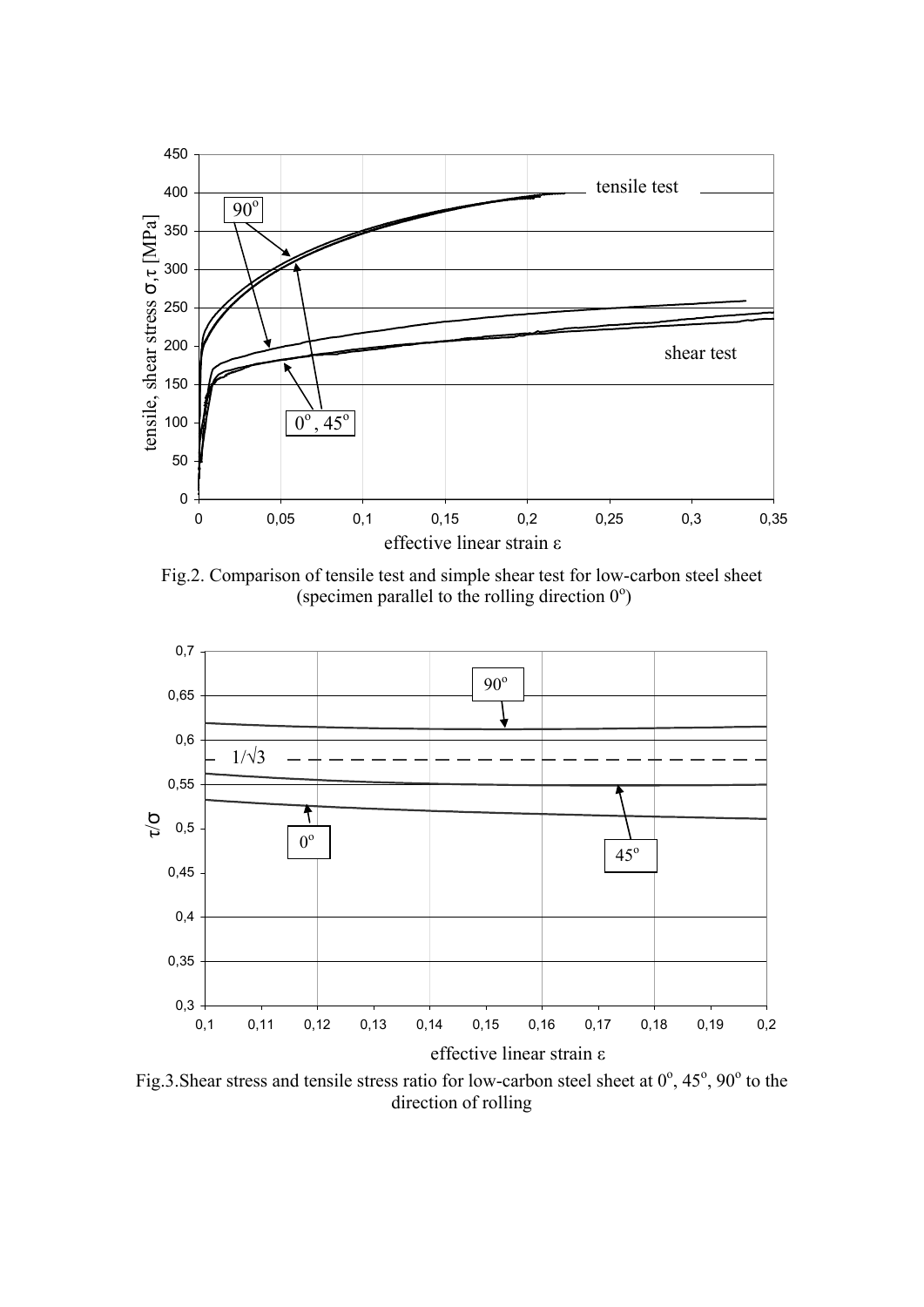

Fig.4. Shear stress and tensile stress ratio for ETP-copper sheet at  $0^\circ$ ,  $45^\circ$ ,  $90^\circ$  to the direction of rolling



Fig.5. Shear stress and tensile stress ratio for CuZn37 brass sheet at  $0^{\circ}$ ,  $45^{\circ}$ ,  $90^{\circ}$  to the direction of rolling

 The average values of test parameters (in ranges of deformation shown in Fig. 3, 4, 5) are shown in table 2. High anisotropy material, i. e. low-carbon steel ( $\tilde{r} = 1.9$ ), have a good agreement with Tresca and Mises criteria. A large difference between plasticity criteria and tested material was obtained for ETP-copper, i. e. almost isotropic material, with mean anisotropy coefficient  $\check{r} = 0.99$ . For material, which properties are, in all specimen direction, close to normal anisotropy, i. e. CuZn37 brass ( $\tilde{r} = 0.81$ ), the consistency with plasticity criteria is mean.